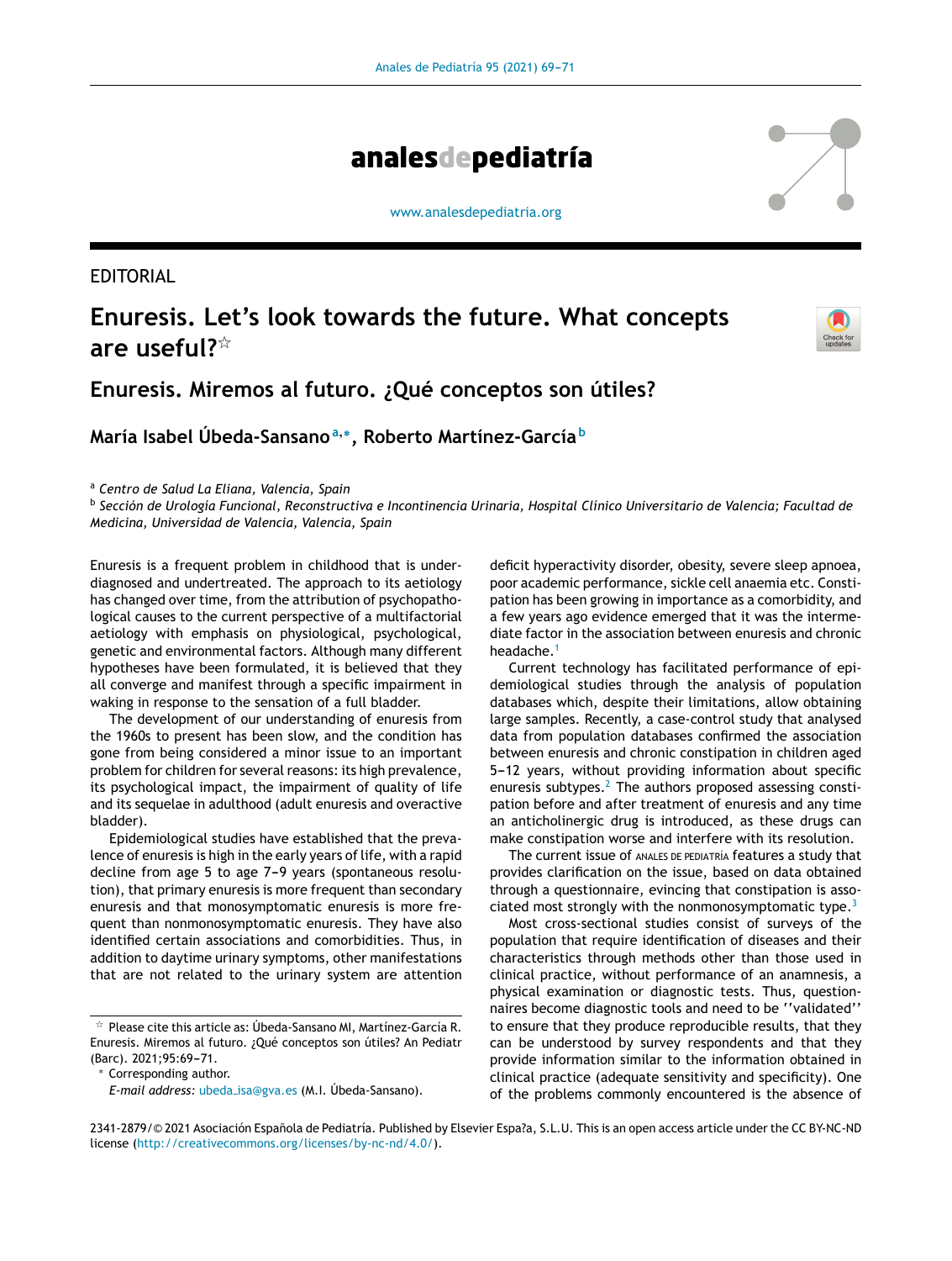<span id="page-1-0"></span>

|                   | ICCS - $(2016)^6$                                                                                                                                                                                                                | DSM-5 $(2013)^5$                                                                                                                                                                                                                                     | ICD-10/11 (1990)/(2019) <sup>7</sup>                                                                                                                                                               |
|-------------------|----------------------------------------------------------------------------------------------------------------------------------------------------------------------------------------------------------------------------------|------------------------------------------------------------------------------------------------------------------------------------------------------------------------------------------------------------------------------------------------------|----------------------------------------------------------------------------------------------------------------------------------------------------------------------------------------------------|
| <b>DEFINITION</b> | - Urinary intermittent<br>incontinence that occurs<br>during periods of sleep                                                                                                                                                    | - Repeated voiding of urine into bed<br>or clothes                                                                                                                                                                                                   | - Repeated voiding of urine<br>into clothes or bed                                                                                                                                                 |
|                   | - Involuntary<br>Frequency:<br>$- \geq 1$ episode/month for at<br>least 3 months (3 in 3<br>consecutive months). A lower<br>frequency is accepted in older<br>children                                                           | - Involuntary or intentional<br>Frequency and other criteria<br>One of the 2 following criteria:                                                                                                                                                     | - Involuntary or intentional<br>Frequency:<br>- 2 or more events a<br>month in children aged <<br>7 years or at least 1 a<br>month in children aged<br>$\geq$ 7 years, for 3<br>consecutive months |
|                   | Age $\geq$ 5 years (does not<br>consider impaired quality of<br>life for diagnosis)                                                                                                                                              | $ \geq$ 2 episodes/week for 3<br>consecutive months                                                                                                                                                                                                  | Age $\geq$ 5 years (or<br>equivalent level of<br>development)                                                                                                                                      |
|                   | <b>Excluded if: Continuous</b><br>urinary incontinence                                                                                                                                                                           | - Clinically significant distress or<br>impairment in social, academic<br>(occupational), or other important<br>areas of functioning.                                                                                                                | <b>Excluded if: Attributable to</b><br>seizures, neurologic disorder,<br>structural abnormality of the<br>urinary tract and other<br>psychiatric or non-psychiatric<br>diseases                    |
|                   |                                                                                                                                                                                                                                  | Age $\geq$ 5 years (or<br>equivalent<br>developmental level)<br>Excluded if: Attributable to the<br>physiological effects of a<br>substance (antipsychotic<br>medication, diuretic ) or<br>another medical condition<br>(diabetes, epilepsies, spina |                                                                                                                                                                                                    |
| <b>SUBTYPES</b>   | Monosymptomatic: no<br>significant daytime lower<br>urinary tract symptoms <sup>a</sup>                                                                                                                                          | bifida<br>Nocturnal only (considered<br>equivalent to "monosymptomatic")                                                                                                                                                                             | Nocturnal only (considered<br>equivalent to<br>"monosymptomatic")                                                                                                                                  |
|                   | Nonmonosymptomatic: with<br>significant daytime lower<br>urinary tract symptoms                                                                                                                                                  | Diurnal only (considered equivalent<br>to "urinary incontinence) <sup>b</sup>                                                                                                                                                                        | Diurnal only (considered<br>equivalent to "urinary<br>incontinence) <sup>b</sup>                                                                                                                   |
|                   | Primary: without a previous<br>dry period lasting at least 6                                                                                                                                                                     | <b>Nocturnal and diurnal</b><br>(considered equivalent to<br>"nonmonosymptomatic") <sup>c</sup><br>Primary: without a previous dry<br>period                                                                                                         | <b>Nocturnal and diurnal</b><br>(considered equivalent to<br>"nonmonosymptomatic") <sup>c</sup><br>Primary: present from<br>birth                                                                  |
|                   | consecutive months<br>Secondary: previous dry period<br>of at least 6 consecutive<br>months. Not considered<br>secondary if the dry period<br>occurs during or after 2 years<br>of treatment of enuresis<br>(relapse or failure) | Secondary: previous stable dry<br>period (of unspecified duration)                                                                                                                                                                                   | Secondary: following a<br>period of acquired<br>bladder control                                                                                                                                    |
|                   |                                                                                                                                                                                                                                  | Does not consider<br>whether the dry period<br>was spontaneous or the<br>result of a treatment                                                                                                                                                       |                                                                                                                                                                                                    |

a Significant daytime lower urinary tract symptoms: incontinence while awake, voiding urgency, voiding frequency, urinary tract infection, straining to void, weak stream, large post-void residual, dysfunctional voiding. Not significant: vaginal reflux, giggle incontinence, stress incontinence (adults), voiding postponement.

**b** Diurnal incontinence: urge incontinence and voiding postponement.

<sup>c</sup> If daytime lower urinary tract symptoms are present in the absence of incontinence (urgency, frequency, straining, weak stream, functional obstruction), enuresis is considered nocturnal.